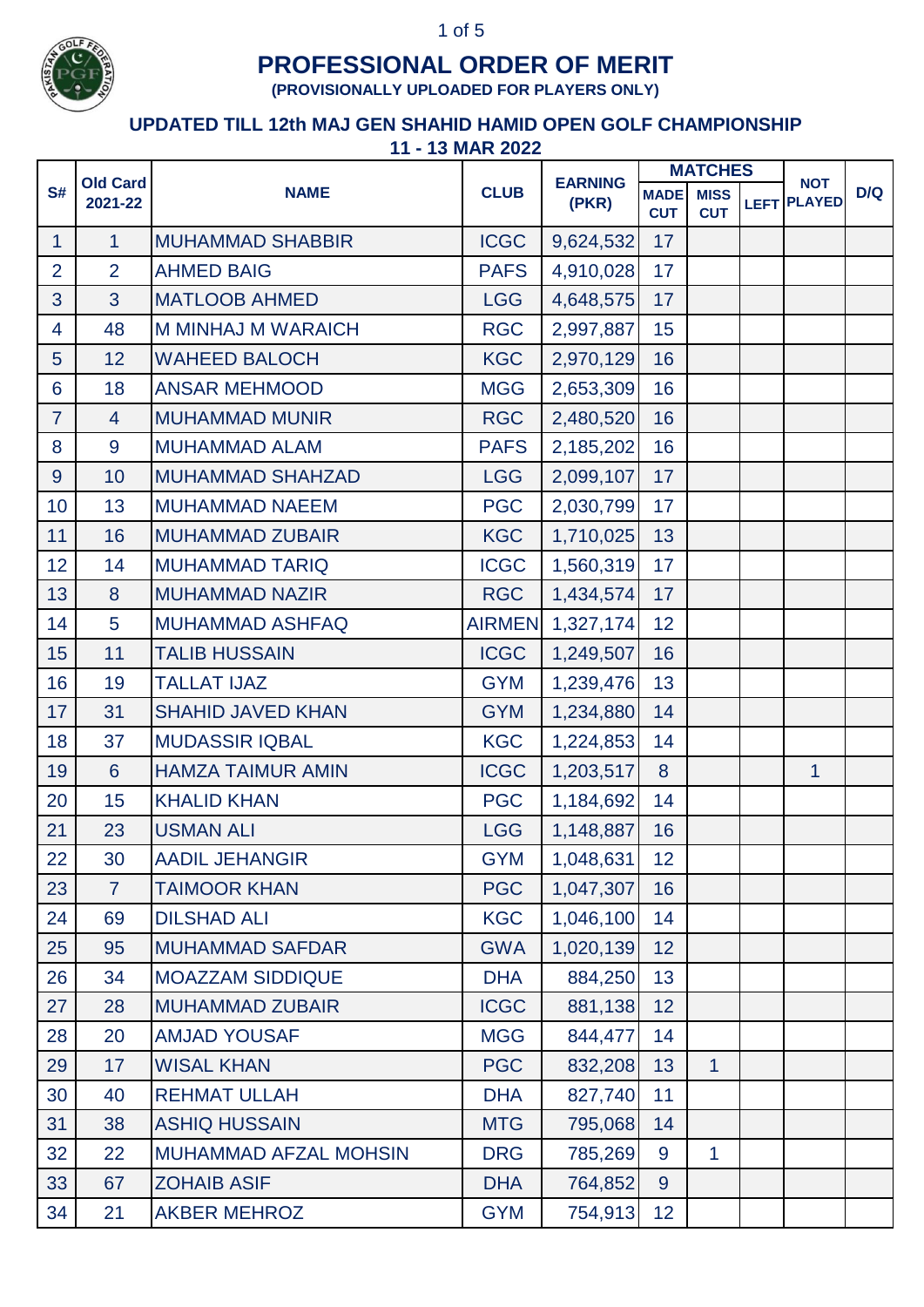

**(PROVISIONALLY UPLOADED FOR PLAYERS ONLY)**

|    | <b>Old Card</b> |                            | <b>CLUB</b> | <b>EARNING</b><br>(PKR) | <b>MATCHES</b>            |                           | <b>NOT</b>  |               |     |
|----|-----------------|----------------------------|-------------|-------------------------|---------------------------|---------------------------|-------------|---------------|-----|
| S# | 2021-22         | <b>NAME</b>                |             |                         | <b>MADE</b><br><b>CUT</b> | <b>MISS</b><br><b>CUT</b> | <b>LEFT</b> | <b>PLAYED</b> | D/Q |
| 35 | 36              | <b>SAJJAD KHAN</b>         | <b>ICGC</b> | 753,675                 | 11                        |                           |             |               |     |
| 36 | 60              | SYED BILAL HUSSAIN SHAH    | <b>MGG</b>  | 744,505                 | 14                        |                           |             |               |     |
| 37 | 25              | <b>M NAQAS</b>             | <b>ICGC</b> | 653,142                 | 12                        |                           |             |               |     |
| 38 | 47              | <b>AASHIR MASIH</b>        | <b>GYM</b>  | 630,839                 | 13                        |                           |             |               |     |
| 39 | 63              | <b>KASHIF MASIH</b>        | <b>LGG</b>  | 591,593                 | 14                        |                           |             |               |     |
| 40 | 103             | <b>ABDUL ZAHOOR</b>        | <b>MTG</b>  | 579,791                 | 10                        |                           |             |               |     |
| 41 | 27              | <b>MUHAMMAD KHURSHID</b>   | <b>ICGC</b> | 577,145                 | 11                        |                           |             |               |     |
| 42 | 35              | <b>M KHALID</b>            | <b>DHA</b>  | 549,777                 | 10                        |                           |             |               |     |
| 43 | 45              | <b>LATIF RAFIQ</b>         | <b>GYM</b>  | 539,381                 | 8                         | $\overline{1}$            |             |               |     |
| 44 | 87              | <b>MUHAMMAD ABID</b>       | <b>KGC</b>  | 538,629                 | 13                        |                           |             |               |     |
| 45 | 43              | <b>ZUBAIR HUSSAIN</b>      | <b>PAF</b>  | 506,502                 | 11                        | $\overline{1}$            |             |               |     |
| 46 | 52              | <b>KAMRAN SHAFIQ</b>       | <b>GYM</b>  | 487,615                 | 10                        | 1                         |             |               |     |
| 47 | 75              | <b>MUHAMMAD SAJJAD</b>     | <b>PAF</b>  | 486,074                 | 10                        |                           |             |               |     |
| 48 | 56              | <b>SHAHBAZ MASIH</b>       | <b>KGC</b>  | 481,685                 | 9                         |                           |             |               |     |
| 49 | 55              | <b>SYED RAZA ALI RIZVI</b> | <b>PAFS</b> | 480,589                 | 12                        |                           |             |               |     |
| 50 | $W-04$          | <b>AKHTER ALI</b>          | <b>KGC</b>  | 476,224                 | 9                         | $\mathbf{1}$              |             |               |     |
| 51 | 65              | <b>MUHAMMAD IMRAN</b>      | <b>DRG</b>  | 475,085                 | $\overline{7}$            |                           |             |               |     |
| 52 | 24              | <b>ZAHIR SHAH</b>          | <b>PGC</b>  | 466,813                 | 10                        |                           |             |               |     |
| 53 | 68              | <b>ASAD KHAN</b>           | <b>PAF</b>  | 453,326                 | 10                        | 1                         |             |               |     |
| 54 | 76              | <b>MUHAMMAD ASIF</b>       | <b>DRG</b>  | 445,730                 | 6                         | $\mathbf{1}$              |             |               |     |
| 55 | 39              | <b>MUHAMMAD AMIR</b>       | <b>KGC</b>  | 434,432                 | 8                         | $\mathbf{1}$              |             |               |     |
| 56 | 26              | <b>ARIF ALI PTV</b>        | <b>GYM</b>  | 408,215                 | 9                         | $\mathbf{1}$              |             |               |     |
| 57 | 29              | <b>MUHAMMAD AFZAL</b>      | <b>OKG</b>  | 379,351                 | 8                         |                           |             |               |     |
| 58 | 42              | <b>MUHAMMAD AZAM</b>       | QGC         | 347,119                 | 6                         | $\mathbf{1}$              |             |               |     |
| 59 | 61              | <b>AHMED SAEED</b>         | <b>KGC</b>  | 345,891                 | 8                         |                           |             |               |     |
| 60 | 111             | <b>ARSHAD RASHEED</b>      | <b>KGC</b>  | 337,282                 | 5                         |                           |             | $\mathbf 1$   |     |
| 61 | 72              | <b>SUNNY MASIH</b>         | <b>GYM</b>  | 336,659                 | $\overline{7}$            | $\overline{1}$            |             |               |     |
| 62 | 53              | <b>NASIR MASIH</b>         | <b>LGG</b>  | 335,463                 | 9                         | $\mathbf{1}$              |             |               |     |
| 63 | 108             | <b>IMRAN ALI KHAN</b>      | <b>DHA</b>  | 316,120                 | 6                         |                           |             |               |     |
| 64 | 59              | <b>MUHAMMAD QASIM</b>      | <b>DHA</b>  | 313,718                 | $\overline{7}$            |                           |             |               |     |
| 65 | 91              | <b>MUHAMMAD ASIF</b>       | <b>SGC</b>  | 308,663                 | 8                         | $\overline{1}$            |             |               |     |
| 66 | 33              | <b>REHAN HAIDER ABBASI</b> | <b>ICGC</b> | 297,081                 | 6                         | 1                         |             |               |     |
| 67 | 66              | <b>SULEMAN AKHTAR</b>      | <b>GYM</b>  | 295,233                 | 8                         | $\mathbf{1}$              |             |               |     |
| 68 | 51              | <b>JAFAL HUSSAIN PTV</b>   | <b>GYM</b>  | 286,913                 | 8                         | $\mathbf{1}$              |             |               |     |
| 69 | 83              | <b>EJAZ KHAN</b>           | <b>PGC</b>  | 278,764                 | $\overline{7}$            | $\mathbf{1}$              |             |               |     |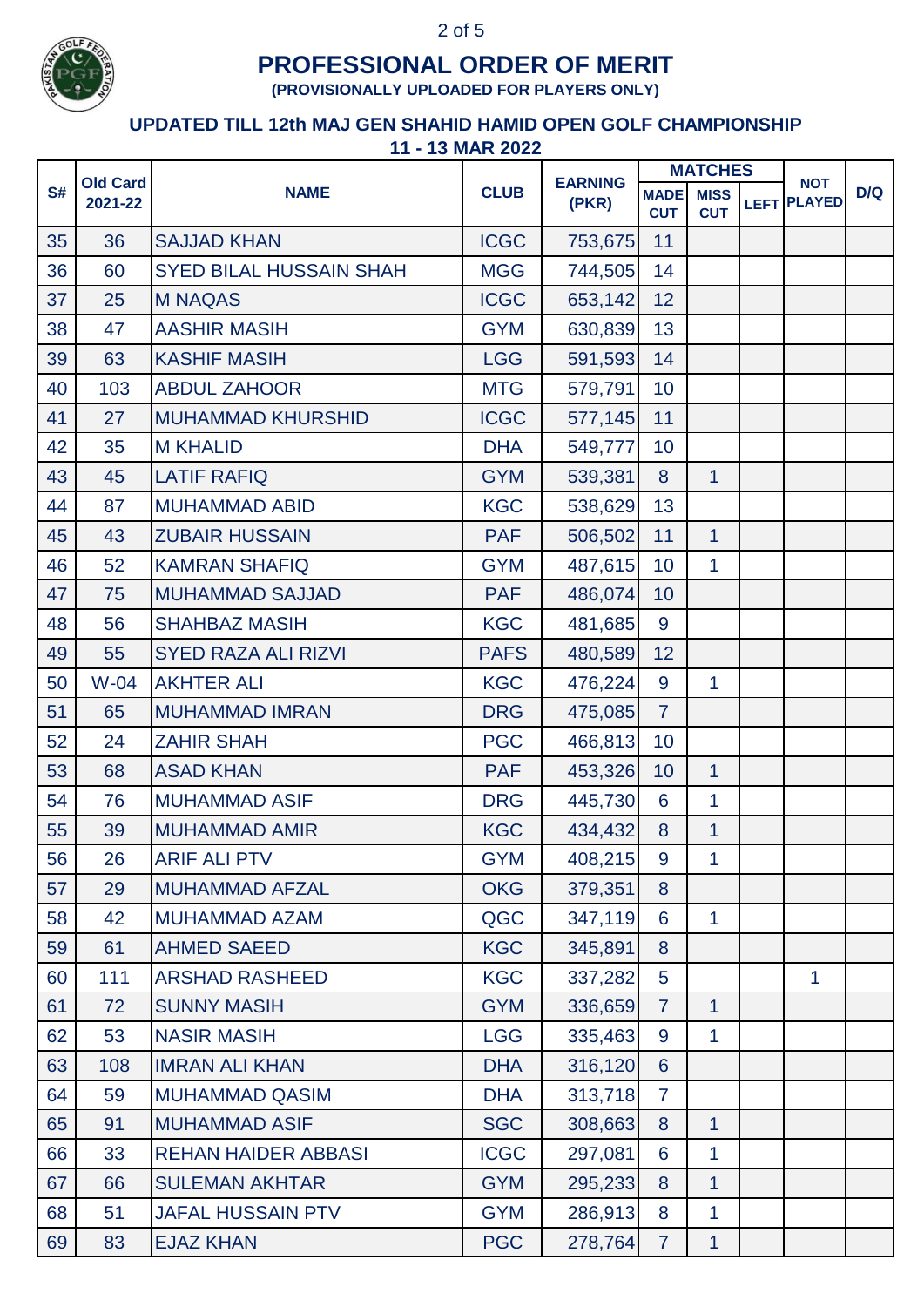

**(PROVISIONALLY UPLOADED FOR PLAYERS ONLY)**

|     | <b>Old Card</b> |                              |               | <b>EARNING</b><br>(PKR) |                           |                           |             |                | <b>MATCHES</b> |  | <b>NOT</b><br><b>PLAYED</b> |  |
|-----|-----------------|------------------------------|---------------|-------------------------|---------------------------|---------------------------|-------------|----------------|----------------|--|-----------------------------|--|
| S#  | 2021-22         | <b>NAME</b>                  | <b>CLUB</b>   |                         | <b>MADE</b><br><b>CUT</b> | <b>MISS</b><br><b>CUT</b> | <b>LEFT</b> | D/Q            |                |  |                             |  |
| 70  | 71              | <b>ZEESHAN KHAN</b>          | <b>PGC</b>    | 265,912                 | 6                         | 1                         |             |                |                |  |                             |  |
| 71  | 32              | <b>MUHAMMAD REHMAN</b>       | <b>RPG</b>    | 229,380                 | 6                         | $\overline{1}$            |             |                |                |  |                             |  |
| 72  | 106             | <b>MUHAMMAD ZIARAF</b>       | <b>ATD</b>    | 223,623                 | $6\phantom{1}6$           | $\mathbf{1}$              |             |                |                |  |                             |  |
| 73  | 50              | <b>ASIF SHAFI</b>            | <b>LGG</b>    | 214,392                 | 5                         | $\overline{1}$            |             |                |                |  |                             |  |
| 74  | 97              | <b>MUHAMMAD SHARIF</b>       | <b>KGC</b>    | 213,073                 | $\overline{4}$            |                           |             |                |                |  |                             |  |
| 75  | 57              | <b>MUHAMMAD SAEED</b>        | <b>LGG</b>    | 201,682                 | $\overline{7}$            | 1                         |             |                |                |  |                             |  |
| 76  | 112             | <b>AFSAR ALI</b>             | <b>KGC</b>    | 182,733                 | 3                         | 1                         |             |                |                |  |                             |  |
| 77  | 46              | <b>AAMIR KHAN</b>            | <b>PGC</b>    | 182,339                 | $\overline{4}$            | $\mathbf{1}$              |             |                |                |  |                             |  |
| 78  | 124             | <b>ATIQ UR REHMAN ABASSI</b> | <b>KGC</b>    | 180,363                 | 3                         |                           |             | $\mathbf{1}$   |                |  |                             |  |
| 79  | 70              | <b>MUHAMMAD ARIF</b>         | <b>PGC</b>    | 163,895                 | 3                         | $\overline{1}$            |             |                |                |  |                             |  |
| 80  | 85              | <b>HAROON</b>                | <b>LGG</b>    | 161,265                 | 3                         | 1                         |             |                |                |  |                             |  |
| 81  | 93              | <b>SHAHID HANIF</b>          | <b>GYM</b>    | 155,723                 | $6\phantom{1}$            | 1                         |             |                |                |  |                             |  |
| 82  | 89              | <b>SHAKIR KHOKHAR</b>        | <b>DHA</b>    | 152,090                 | 3                         |                           |             |                |                |  |                             |  |
| 83  | 49              | <b>MUHAMMAD AKHTAR</b>       | <b>ICGC</b>   | 145,543                 | 5                         | $\mathbf{1}$              |             |                |                |  |                             |  |
| 84  | 86              | <b>UMER FAROOQ</b>           | <b>LGG</b>    | 141,278                 | 5                         | $\mathbf{1}$              |             |                |                |  |                             |  |
| 85  | 113             | <b>ALI ASGHAR</b>            | <b>ICGC</b>   | 123,900                 | $\overline{2}$            |                           |             | $\mathbf{1}$   |                |  |                             |  |
| 86  | 121             | <b>ZULFIQAR ALI</b>          | <b>DHA</b>    | 121,867                 | 3                         | $\mathbf{1}$              |             |                |                |  |                             |  |
| 87  | 109             | <b>ABID RANA</b>             | <b>KGC</b>    | 115,110                 | $\overline{4}$            |                           |             |                |                |  |                             |  |
| 88  | 90              | <b>ADNAN KHAN</b>            | <b>PGC</b>    | 108,017                 | 4                         |                           |             |                |                |  |                             |  |
| 89  | 99              | <b>MISAL KHAN</b>            | <b>DHA</b>    | 107,800                 | 3                         |                           |             |                |                |  |                             |  |
| 90  | 101             | <b>ASIF ALI</b>              | <b>GYM</b>    | 103,476                 | $\overline{4}$            | 1                         |             |                |                |  |                             |  |
| 91  | 88              | <b>BILAL KHAN</b>            | <b>SGC</b>    | 101,052                 | $\overline{4}$            | 1                         |             |                |                |  |                             |  |
| 92  | 64              | <b>MUHAMMAD ROHAIL</b>       | <b>GYM</b>    | 85,120                  | 3                         | 1                         |             |                |                |  |                             |  |
| 93  | 58              | <b>MEHRAN PERVEZ</b>         | <b>KGC</b>    | 60,445                  | 3 <sup>1</sup>            | $\overline{1}$            |             |                |                |  |                             |  |
| 94  | 44              | <b>MR RAHEEL IKRAM</b>       | <b>GWA</b>    | 54,375                  | 1                         |                           |             | 1              |                |  |                             |  |
| 95  | 105             | <b>YASIR RASHEED</b>         | <b>MGG</b>    | 51,750                  | 2                         | $\mathbf{1}$              |             |                |                |  |                             |  |
| 96  | 110             | <b>MUHAMMAD INSAF</b>        | <b>MTG</b>    | 51,614                  | $\mathbf{1}$              |                           |             | $\overline{1}$ |                |  |                             |  |
| 97  | 102             | <b>SHAHZAD ALI</b>           | <b>LGG</b>    | 50,275                  | 3                         | $\mathbf{1}$              |             |                |                |  |                             |  |
| 98  | 141             | <b>RAFIQ AHMED</b>           | <b>KGC</b>    | 49,880                  | $\mathbf{1}$              |                           |             | $\mathbf{1}$   |                |  |                             |  |
| 99  | 77              | <b>MUHAMMAD RIZWAN</b>       | <b>GYM</b>    | 44,520                  | $\overline{2}$            | $\overline{1}$            |             |                |                |  |                             |  |
| 100 | 84              | <b>MUHAMMAD NASEER</b>       | <b>DRG</b>    | 41,813                  | $\mathbf{3}$              | 1                         |             |                |                |  |                             |  |
| 101 | $W-01$          | <b>MUHAMMAD HUSSAIN</b>      | <b>RGC</b>    | 41,593                  | $\mathbf{1}$              |                           |             | $\mathbf 1$    |                |  |                             |  |
| 102 | 74              | <b>MUHAMMAD AKHTAR</b>       | <b>DRG</b>    | 40,969                  | $\overline{2}$            | $\overline{1}$            |             |                |                |  |                             |  |
| 103 | $W-02$          | <b>EMAN MASIH</b>            | <b>AIRMEN</b> | 33,655                  | $\mathbf{1}$              |                           |             | $\mathbf{1}$   |                |  |                             |  |
| 104 | 132             | <b>MUHAMMAD SHAFAQ KHAN</b>  | <b>AIRMEN</b> | 32,981                  | $\mathbf{1}$              | 1                         |             |                |                |  |                             |  |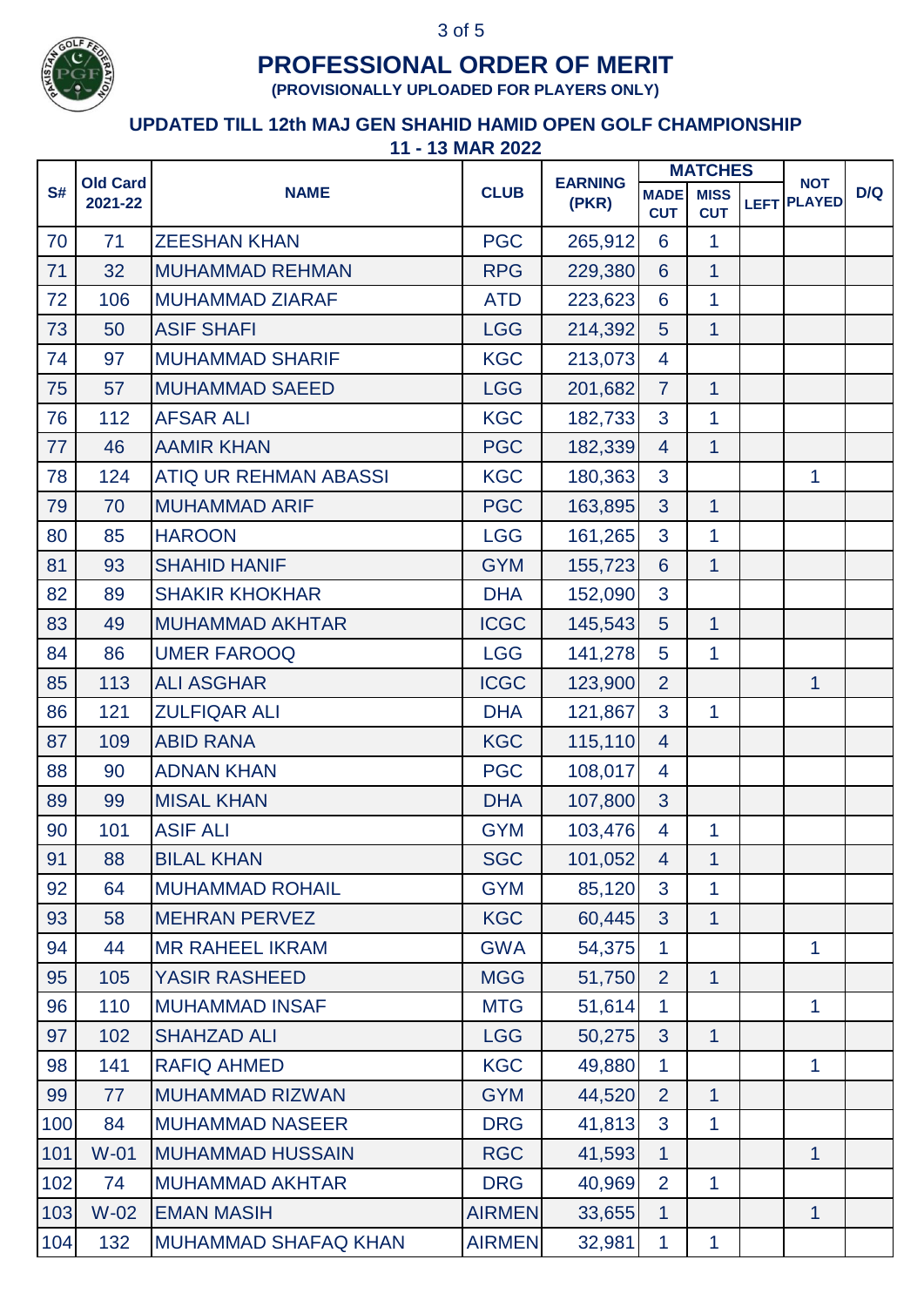

**(PROVISIONALLY UPLOADED FOR PLAYERS ONLY)**

|     |                            |                           | <b>CLUB</b> | <b>EARNING</b><br>(PKR) | <b>MATCHES</b>            |                           |                                  |     |
|-----|----------------------------|---------------------------|-------------|-------------------------|---------------------------|---------------------------|----------------------------------|-----|
| S#  | <b>Old Card</b><br>2021-22 | <b>NAME</b>               |             |                         | <b>MADE</b><br><b>CUT</b> | <b>MISS</b><br><b>CUT</b> | <b>NOT</b><br><b>LEFT PLAYED</b> | D/Q |
| 105 | <b>W-08</b>                | <b>MUHAMMAD HASHMAT</b>   | <b>DHA</b>  | 26,982                  | $\mathbf{1}$              |                           |                                  |     |
| 106 | 117                        | <b>FAIZAN ALI</b>         | <b>LGG</b>  | 24,750                  | $\mathbf{1}$              |                           | $\mathbf{1}$                     |     |
| 107 | $W-15$                     | <b>DANISH</b>             | <b>PAF</b>  | 23,355                  | $\mathbf{1}$              |                           |                                  |     |
| 108 | $W-11$                     | <b>MALIK SHAHBAZ ALI</b>  | <b>GYM</b>  | 15,150                  | 1                         | $\mathbf{1}$              |                                  |     |
| 109 | 41                         | <b>HASEEB UR REHMAN</b>   | <b>ICGC</b> | $\mathbf 0$             |                           |                           | $\mathbf{1}$                     |     |
| 110 | 54                         | <b>HAROON RASHID</b>      | <b>PGC</b>  | 0                       | 1                         |                           | 1                                |     |
| 111 | 62                         | <b>ROBIN MASIH</b>        | <b>GYM</b>  | $\overline{0}$          | 1                         | $\mathbf{1}$              |                                  |     |
| 112 | 73                         | <b>NOSHER KHAN</b>        | <b>PGC</b>  | $\mathbf 0$             |                           | $\overline{2}$            |                                  |     |
| 113 | 78                         | <b>AZHAR MASOOD KHAN</b>  | <b>ICGC</b> | $\mathbf 0$             |                           |                           | $\mathbf{1}$                     |     |
| 114 | 79                         | <b>MUHAMMAD BILAL</b>     | <b>PGC</b>  | $\mathbf 0$             |                           | $\mathbf{1}$              |                                  |     |
| 115 | 80                         | <b>MUHAMMAD QADEEM</b>    | <b>ICGC</b> | $\mathbf 0$             |                           | 1                         |                                  |     |
| 116 | 81                         | <b>ISHFAQ AHMED</b>       | <b>MTG</b>  | $\mathbf 0$             |                           | 1                         |                                  |     |
| 117 | 82                         | <b>MUHAMMAD SHAHZAD</b>   | <b>ICGC</b> | $\mathbf 0$             | 1                         | $\mathbf{1}$              |                                  |     |
| 118 | 92                         | <b>ALI IJAZ</b>           | <b>LGG</b>  | $\mathbf 0$             | 1                         | $\mathbf{1}$              |                                  |     |
| 119 | 94                         | <b>MUHAMMAD SIDDIQUE</b>  | <b>RPG</b>  | $\mathbf 0$             | $\mathbf{1}$              | $\overline{1}$            |                                  |     |
| 120 | 96                         | <b>AZHAR HUSSAIN SHAH</b> | <b>MGG</b>  | $\overline{0}$          |                           |                           | $\mathbf{1}$                     |     |
| 121 | 98                         | <b>AMANAT ALI</b>         | <b>GYM</b>  | $\mathbf 0$             | $\mathbf{1}$              | $\mathbf{1}$              |                                  |     |
| 122 | 100                        | <b>MUHAMMAD SAFDAR</b>    | <b>LGG</b>  | $\mathbf 0$             | 1                         |                           | 1                                |     |
| 123 | 104                        | <b>NOMAN HUSSAIN SHAH</b> | <b>ICGC</b> | $\overline{0}$          | 1                         |                           | $\mathbf 1$                      |     |
| 124 | 107                        | <b>SHARAFAT ALI</b>       | <b>PGC</b>  | $\mathbf 0$             |                           |                           | 1                                |     |
| 125 | 114                        | <b>MUHAMMAD MEHRAN</b>    | <b>MTG</b>  | $\mathbf 0$             |                           |                           | 1                                |     |
| 126 | 115                        | <b>KHALID MEHMOOD</b>     | <b>ICGC</b> | $\overline{0}$          |                           |                           | 1                                |     |
| 127 | 116                        | <b>ASIF ALI (J)</b>       | <b>GYM</b>  | $\overline{0}$          | $\overline{1}$            |                           | $\mathbf{1}$                     |     |
| 128 | 118                        | <b>ZUBAIR KHAN</b>        | <b>DHA</b>  | $\overline{0}$          |                           |                           | $\mathbf{1}$                     |     |
| 129 | 119                        | <b>YASIR MUSHTAQ</b>      | <b>DHA</b>  | $\mathbf 0$             |                           |                           | $\mathbf 1$                      |     |
| 130 | 120                        | <b>SHAHID PARVAIZ</b>     | QGC         | $\mathbf 0$             |                           |                           | $\mathbf{1}$                     |     |
| 131 | 122                        | <b>ADIL KHAN</b>          | <b>QGC</b>  | $\mathbf 0$             |                           |                           | $\mathbf{1}$                     |     |
| 132 | 123                        | <b>ADNAN TARIQ</b>        | <b>ICGC</b> | $\overline{0}$          |                           |                           | $\mathbf{1}$                     |     |
| 133 | 125                        | <b>ARSLAN HUSSAIN</b>     | <b>PAF</b>  | $\overline{0}$          |                           |                           | $\mathbf{1}$                     |     |
| 134 | 126                        | <b>AZMAT KHAN</b>         | <b>PGC</b>  | $\mathbf 0$             |                           |                           | $\overline{1}$                   |     |
| 135 | 127                        | <b>MALIK GHAFFAR</b>      | <b>ICGC</b> | $\overline{0}$          | $\mathbf{1}$              |                           | 1                                |     |
| 136 | 128                        | <b>JALIL</b>              | <b>KGC</b>  | $\mathbf 0$             |                           |                           | $\mathbf 1$                      |     |
| 137 | 129                        | <b>AYA KHAN</b>           | <b>PGC</b>  | $\overline{0}$          |                           |                           | $\mathbf{1}$                     |     |
| 138 | 130                        | <b>NADEEM AHMED</b>       | <b>ICGC</b> | $\overline{0}$          |                           |                           | 1                                |     |
| 139 | 131                        | <b>RIZWAN JAVED</b>       | <b>MGGC</b> | $\overline{0}$          |                           |                           | $\mathbf{1}$                     |     |